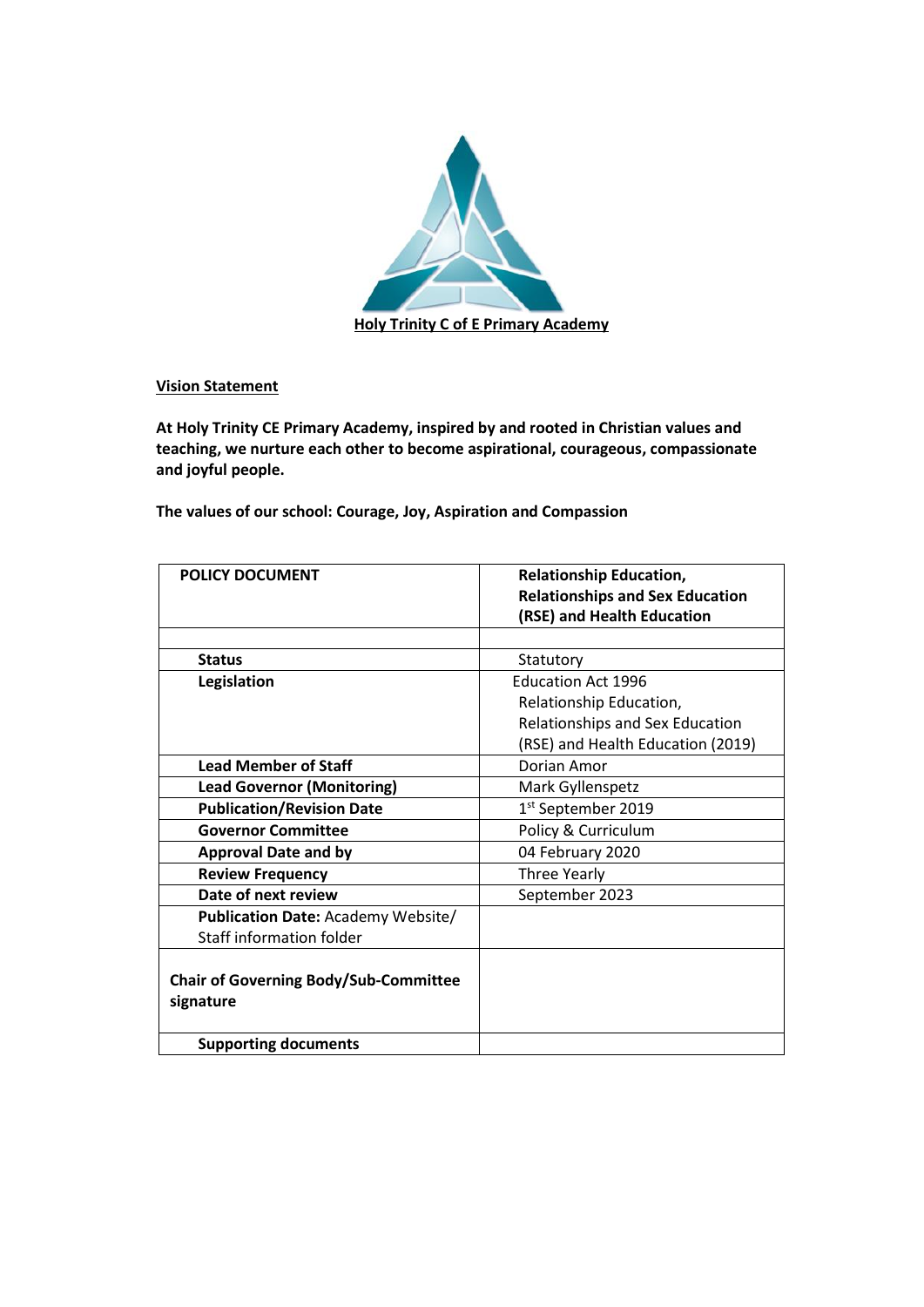### **Contents**

- **1. Policy Statement**
- **2. Introduction**
- **3. Aims and Objectives**
- **4. Content of Relationships Education, RSE and Health Education Programme**
- **5. Ground Rules**
- **6. Relationships and Sex Education**
- **7. Evaluation and Assessment**
- **8. Equal Opportunities and Inclusion**
- **9. Working With Parents and Carers**
- **10. The Role of the Headteacher**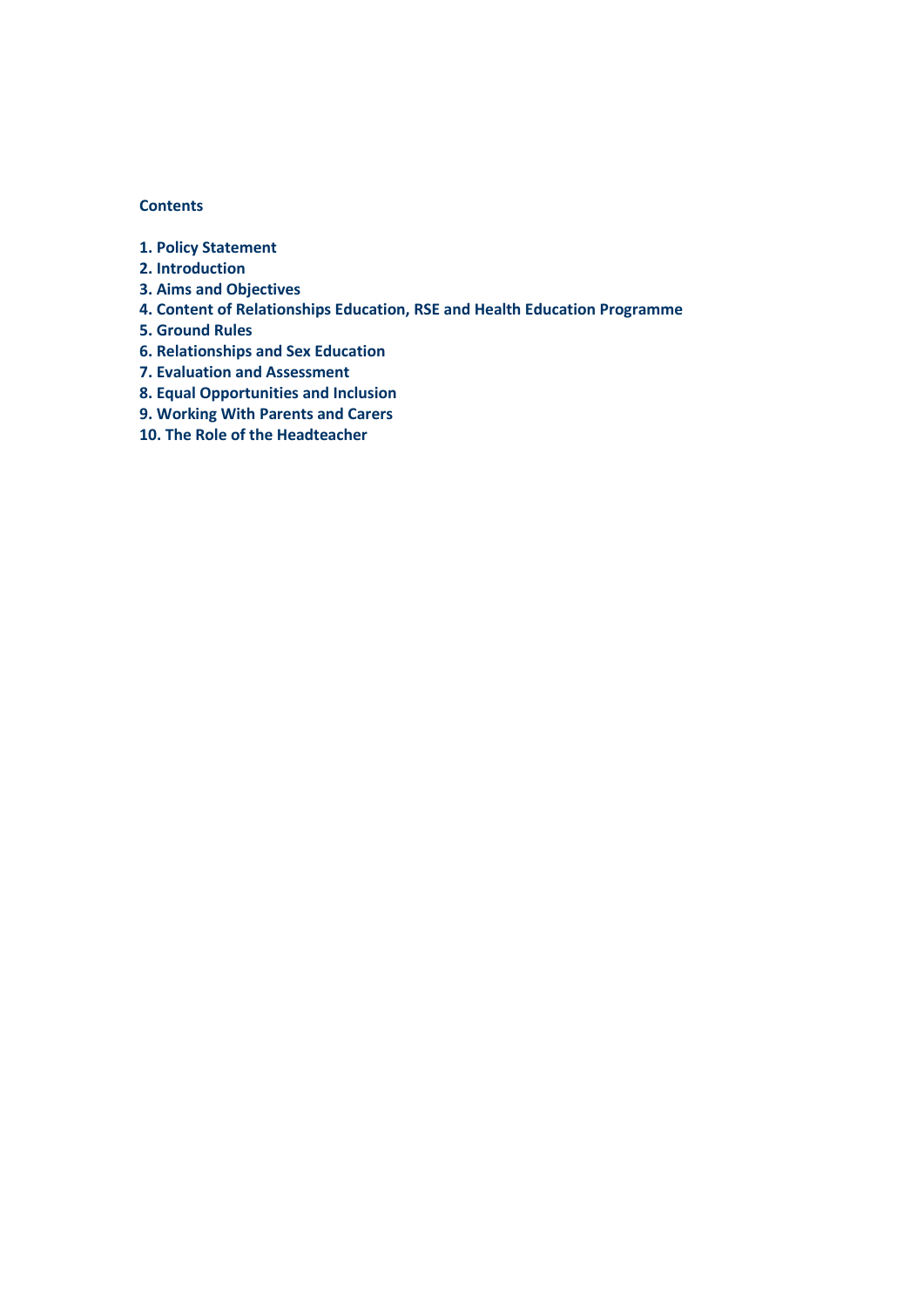# **1. Policy Statement**

PSHE and Relationships Education, Relationships and Sex Education (RSE) and Health Education at Holy Trinity supports life-long learning about health, sex, relationships and emotions. It helps prepare pupils for adult life by supporting them through their physical, emotional and moral development, and helping them to understand themselves, respect others and form and sustain healthy relationships. In line with our vision statement, Relationships Education, Relationships and Sex Education (RSE) and Health Education will be inspired by and rooted in Christian values and teaching, as we nurture each other to become aspirational, courageous, compassionate and joyful people.

# **2. Introduction**

This policy was drafted in the light of Department for Education guidelines (July 2018). All schools must have an up-to-date policy which is made available for inspection and to parents.

The policy must:

- define Relationships Education, RSE and Health Education;
- describe how Relationships Education, Relationships and Sex Education (RSE) and Health Education is provided and who is responsible for providing it;
- say how Relationships Education, RSE and Health Education is monitored and evaluated;
- include information about parents' right to withdrawal from sex education but not from relationships education; and
- confirm the date by which the policy will be reviewed.

This policy explains the aims of Relationships Education, RSE and Health Education and how we teach RSE as part of the Personal, Social and Health Education and Citizenship framework. This is in addition to the statutory National Science Curriculum topics. It describes what we teach and the approaches we use.

This policy is made available to all staff, governors and parents, to ensure the whole community has a shared understanding on this important area of the curriculum.

# **3. Aims and Objectives**

Relationships Education, RSE and Health Education is lifelong learning about physical, moral and emotional development.

To embrace the challenges of creating a happy and successful adult life, pupils need knowledge that will enable them to make informed decisions about their wellbeing, health and relationships and to build their self-efficacy. Pupils can also put this knowledge into practice as they develop the capacity to make sound decisions when facing risks, challenges and complex contexts.

Relationships Education is about the understanding of the importance of friendships, family relationships, and relationships with other peers and adults, marriage for family life, stable and loving relationships, respect, love and care.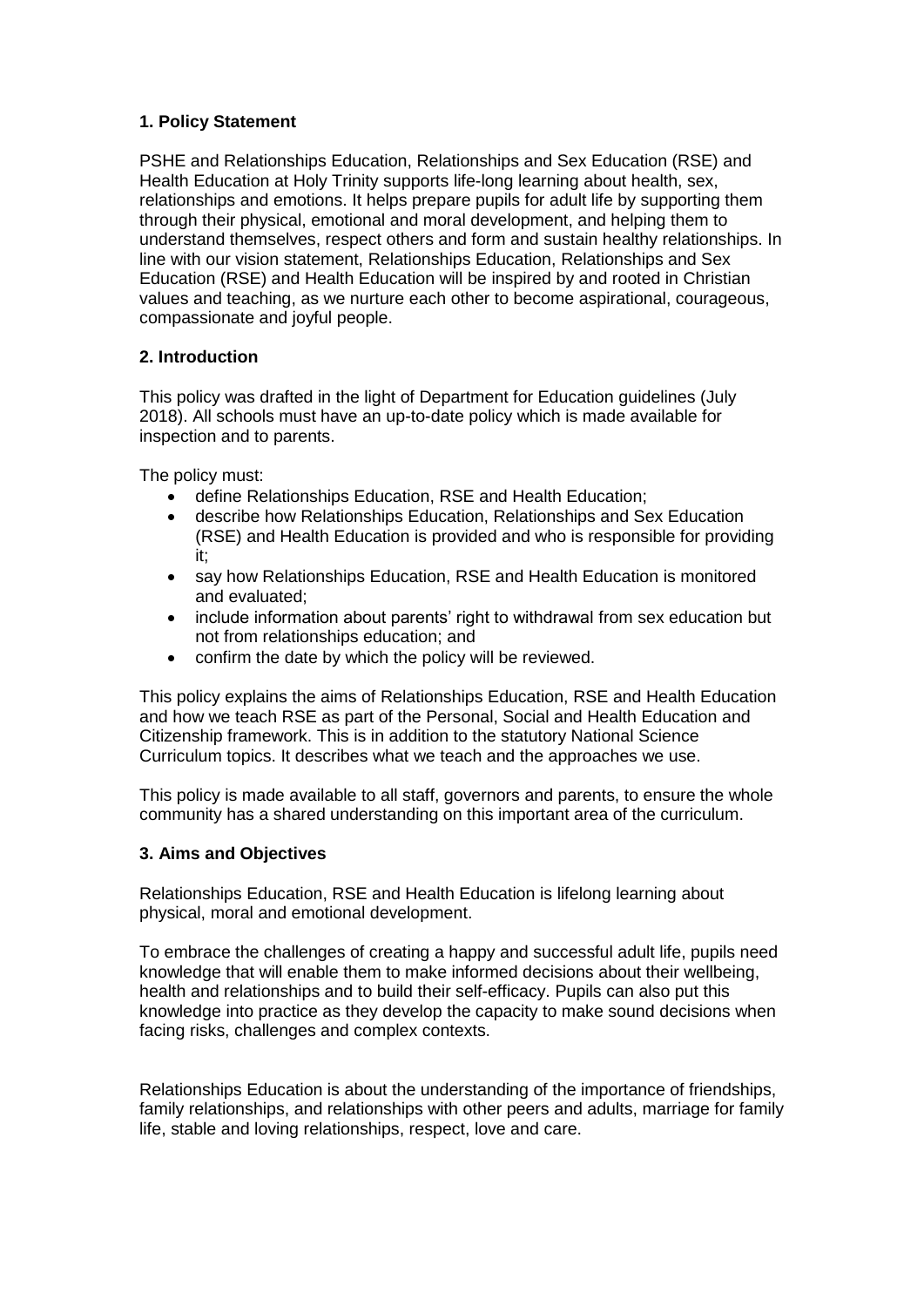Relationships and Sex Education is about the teaching of sex education to meet the needs of our year 5 pupils to help them understand puberty and the changes adolescence brings and for the year 6 children to understand how a baby is conceived.

Health Education teaches the characteristics of good physical health and mental wellbeing and how pupils can support themselves and others and emphasize the benefits and relationship between good physical health and mental wellbeing.

# **4. Content of Relationships Education, Relationships and Sex Education and Health Education Programme**

The main elements of the Relationships Education, RSE and Health Education programme are as follows:

Relationships Education

- Families and people who care for me
- Caring friendships
- Respectful relationships
- Online relationships
- Being safe

#### Health Education

- Mental wellbeing
- Internet safety and harms
- Physical health and fitness
- Healthy eating
- Drugs, alcohol and tobacco
- Health and prevention
- Basic first-aid
- Changing adolescent body

For details of the subjects covered in these areas, see appendix 1

#### Relationships and Sex Education (RSE)

- Changes adolescence brings
- Menstruation
- Hygiene
- How a baby is conceived

Relationships Education, RSE and Health Education is taught within both the science and PSHE curriculum and where appropriate in other curriculum areas, including: computing, PE, DT (cooking) and Science

Relationships Education and Health Education is taught to all children throughout the school in a programme that is appropriate for the age, physical and emotional maturity of the children. Relationships are also addressed in Collective Worship and Religious Education, as well as when the need arises, during the school day. This is in line with our Christian ethos.

Children are taught in their classes, by the class teacher. Teaching is through guided class or group discussions and circle time. Children are encouraged to draw on their previous learning, practice their social and personal skills and to reflect upon their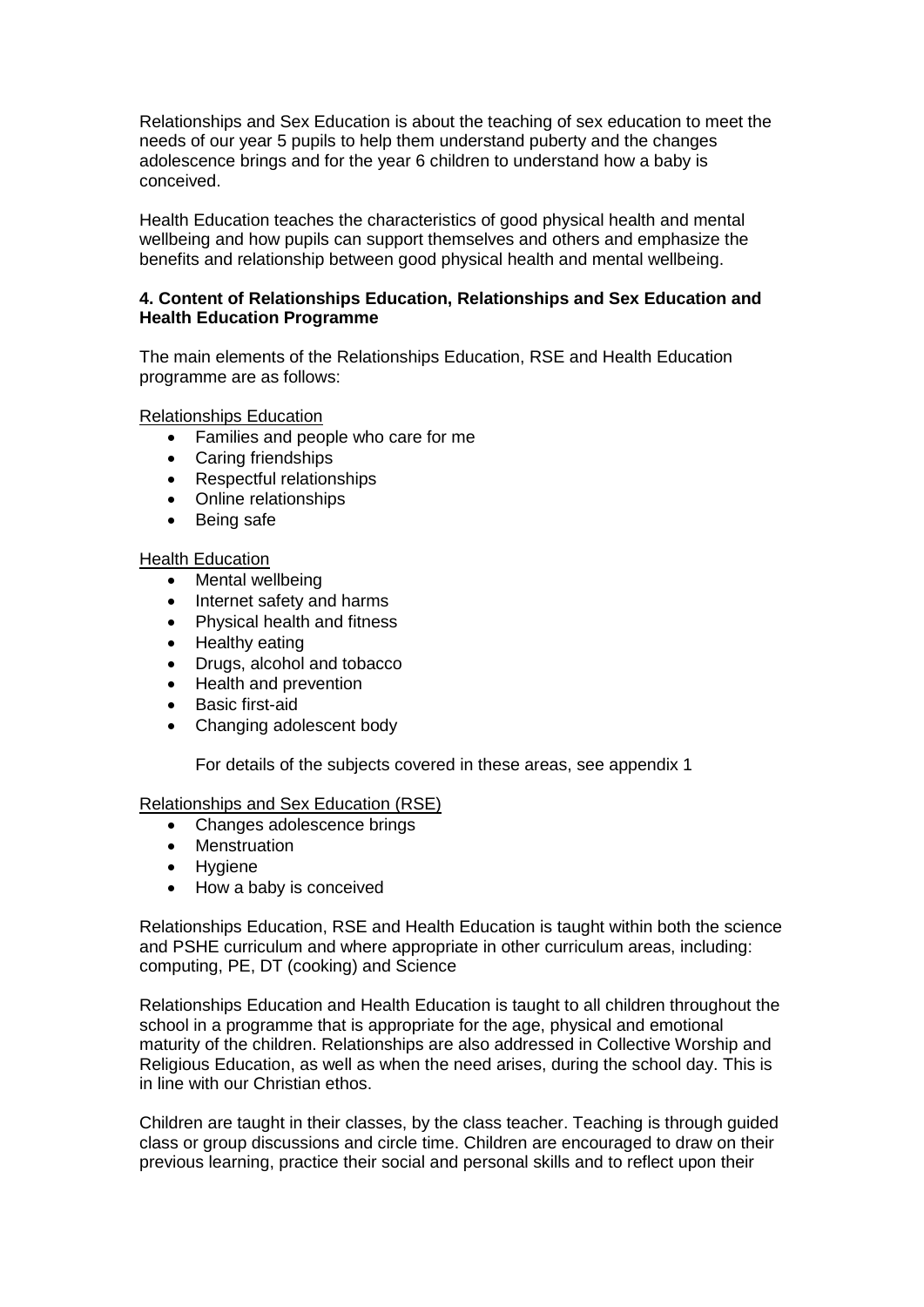individual beliefs and attitudes. Furthermore, understanding and skills concerning individual physical and emotional health, social development and personal safety are taught inclusively through a variety of studies in the course of children's time at Holy Trinity.

We also recognise developmental differences of children and the potential for sensitive one to one or small group discussions where appropriate. Any questions the children raise will be answered factually and with regard to moral considerations, taking into account the age and maturity of the child.

### **5. Ground Rules**

Relationships Education, RSE and Health Education will be taught in a safe environment in which the children do not feel embarrassed or anxious about unintended or unexpected questions or comments from other children.

- no one (teacher or pupil) will have to answer a personal question;
- no one will be forced to take part in a discussion:
- only the correct names for body parts will be used; and
- meanings of words will be explained in a sensible and factual way.

#### **6. Relationships and Sex Education**

The DofE RSE guidance suggests that the teaching of sex education in primary schools is not compulsory. However, following consultation, we have chosen to teach some aspects of sex education and will continue to do so, although it is not a requirement.

Following consultation, we have a sex education programme tailored to the age and the physical and emotional maturity of the pupils. It ensures that both boys and girls are prepared for the changes adolescence brings and – drawing on knowledge of the human life cycle set out in the national curriculum for science - how a baby is conceived. Puberty and menstruation will be taught in year 5 and conception in year 6.

Contraception, IVF, abortion or sexually transmitted diseases, will not specifically be covered, however, if a child asks a question during the Year 6 programme we will give further factual explanation.

These sessions will be taught by the class teacher and, where possible, the school nurse, in the final term so children are prepared for the transition to their new schools.

In year 5, children watch the Channel Four 'All about us Living and growing' DVD, unit 2, changes, alongside the class teacher. Girls and boys then attend separate sessions on issues regarding menstruation, with the girls also covering the more practical aspects of the topic.

In year 6, children watch the Channel Four 'All about us Living and growing' DVD, unit 2, "How babies are made", alongside the class teacher and, where possible, the school nurse. Girls attend a separate session with a female member of staff or the school nurse on practical aspects regarding menstruation.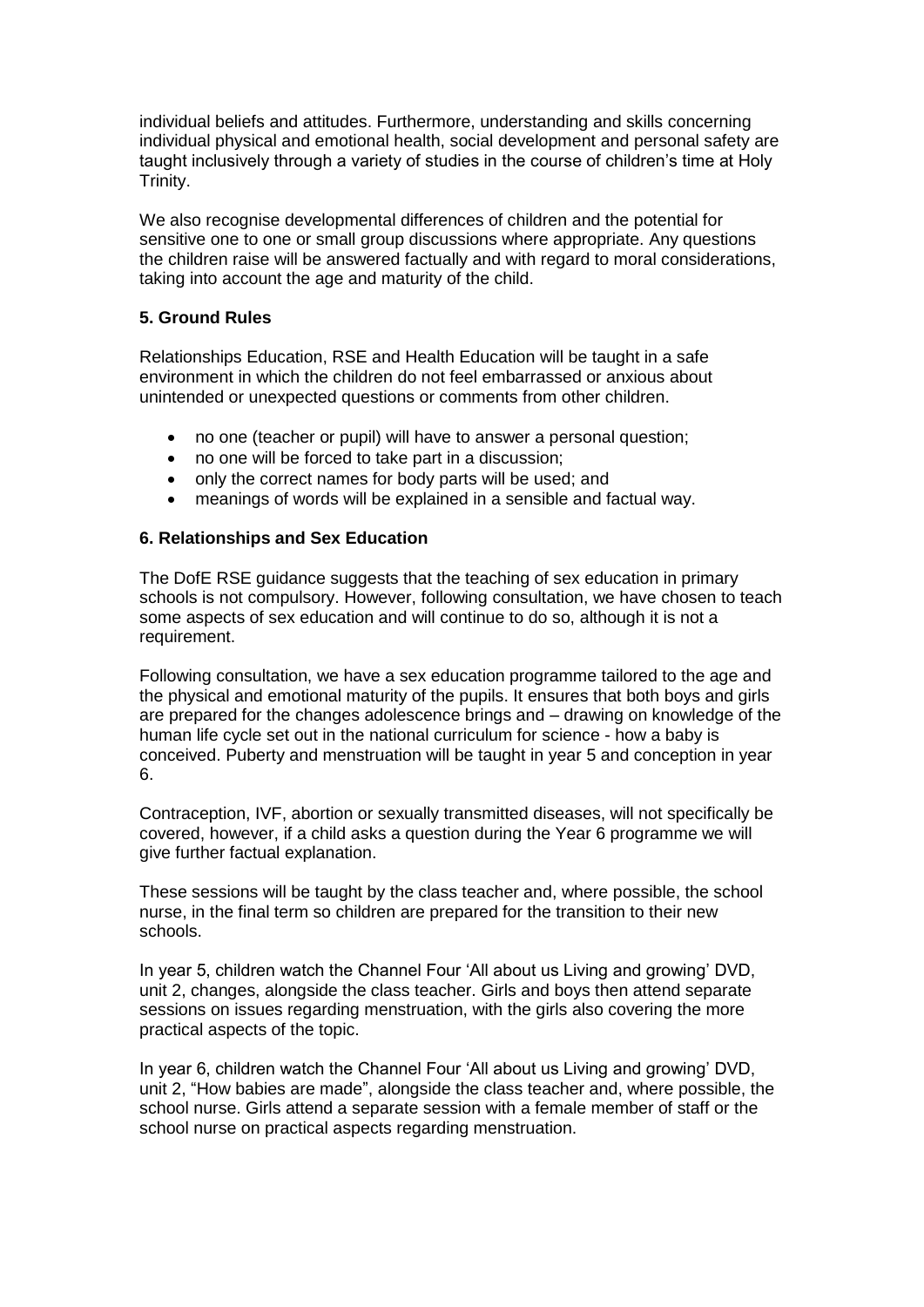Aspects of hygiene, puberty and relationships are discussed as a whole class. The emphasis is on physical and emotional growth and development in preparation for adolescence, remaining sensitive to individual needs.

Following each lesson, children can write anonymous questions and place them in a box. Questions will be answered, for the whole class, by the school nurse or class teacher the following week. All questions will be dealt with in a sensitive but factual way.

Teachers will ensure that children are aware that while most issues can be kept confidential, their teacher may need to pass on some information if they consider the child to be at risk. Teachers also need to be mindful that if discussions raise issues of concern for a particular child, they should follow the academy's child protection procedures.

# **7. Evaluation and Assessment**

Whilst there is no formal assessment instrument, assessment is an integral part of teaching Relationships Education, RSE and Health Education and enables teachers to measure what pupils have learnt and decide what to teach next. The program is evaluated to ensure it meets the changing needs of the young people and reflects the views and values of the school community; this is carried out both by teachers and pupils.

# **8. Equal Opportunities and Inclusion**

The Relationships Education, RSE and Health Education curriculum has been developed to take into account the diversity of the school population and to meet the needs of the pupils at Holy Trinity. We have consulted with parents and carers to maximise their opportunity for influence over the content and delivery. The teaching materials we use are regularly reviewed to ensure their suitability. The pupils are taught in mixed sex groupings for most Relationships Education, RSE and Health Education lessons although teachers use single sex settings when this is thought to be more appropriate.

# **9. Working with Parents and Carers**

Parents and carers have an especially important role to play in Relationships Education, RSE and Health Education; they need to feel confident that Holy Trinity's programme complements and supports their role. To enable this, parents and carers will be informed when the sex education lessons are to take place. An information session for parents is held to discuss the RSE programme.

The film, which the children will subsequently watch, will be shown to parents and carers and the content and teaching methods discussed. Opportunities will be given for parental discussion and questions. The school nurse can always be contacted to advise and support parents and carers in talking to their own children about sex and relationships. Books entitled, "What's happening to me?" are also available for parents to read with their children.

Parents and carers are informed of their right to withdraw their children from all or part of the sex education element of the programme. Parents who have concerns